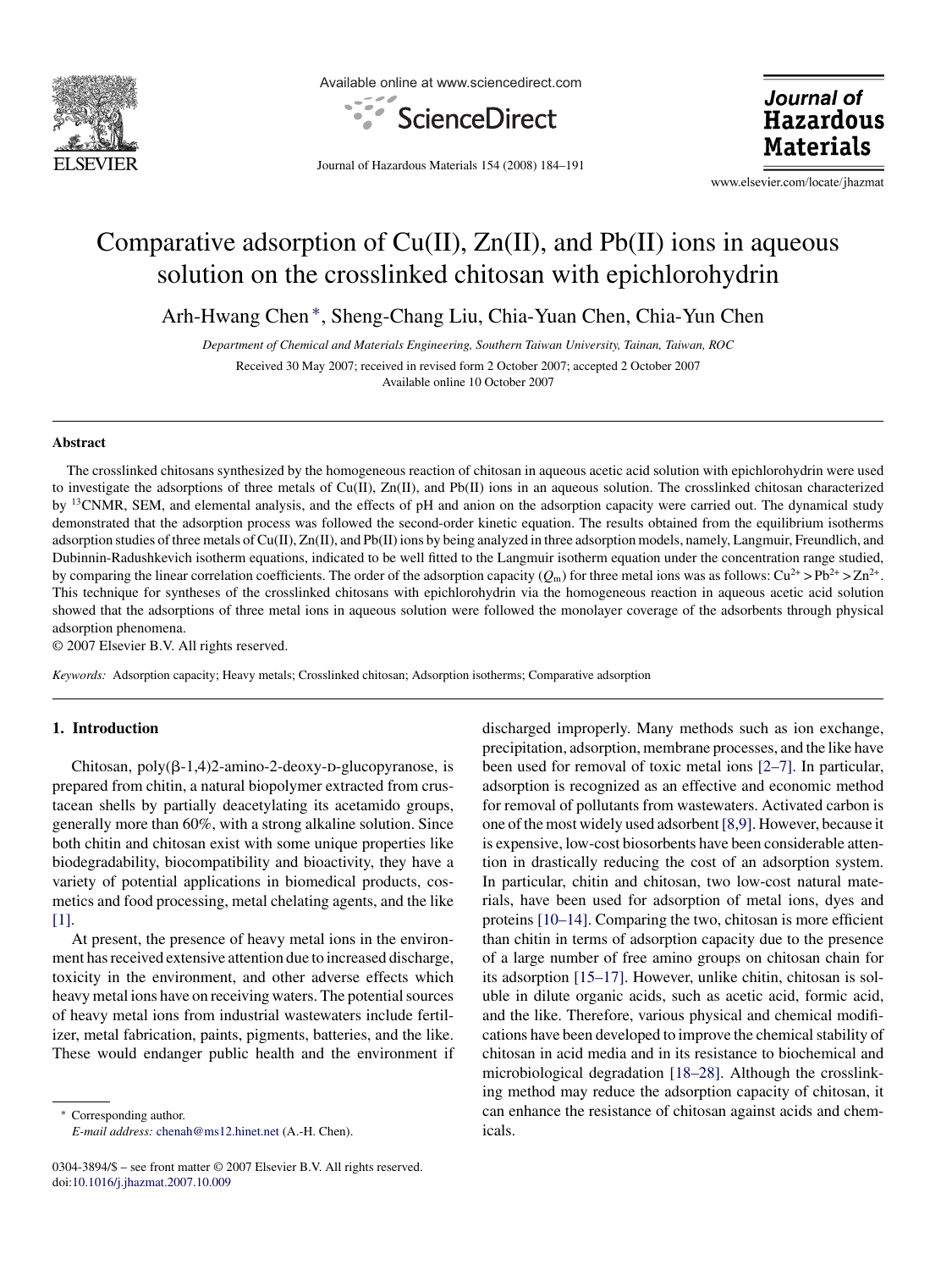Most importantly, this study considered the adsorption characteristics of copper $(II)$ , lead $(II)$  and zinc $(II)$  ions on chitosan crosslinked with epichlorohydrin via the homogeneous reaction in aqueous acetic acid solution. The reaction conditions for preparation of chitosan crosslinked with epichlorohydrin and the influences of adsorption conditions such as molar ratios of crosslinker/chitosan, pH changes and anion effects were investigated. The adsorption isotherms of copper $(II)$ , zinc $(II)$  and lead(II) ions on chitosan crosslinked with epichlorohydrin were studied to gain a good comparison, accordingly.

# **2. Experimental**

## *2.1. Chemicals*

Chitosan with a deacetylation percentage of approximately 75% as defined by elemental analysis and FTIR methods was purchased from Aldrich. Epichlorohydrin (ECH) of 99.6% purity was purchased from Tedia. Cupric sulfate, cupric chloride, zinc sulfate, and lead nitrate purchased from Wako were analytical-reagent grade.

#### *2.2. Preparation and characterization*

The solution of chitosan was prepared with 0.5 g of chitosan dissolved into 5.0 mL of acetic acid (5%, v/v) and added with 45 mL of distilled water. Its pH was adjusted from 3.0 to 11.0 with 1.0 M of sodium hydroxide solution. Epichlorohydrin solution was added, and the mixture was stirred for 24 h at room temperature. Then 50 mL of 1.0 M sodium hydroxide solution was added into the mixture to form the precipitate. The precipitate was filtered and washed intensively with distilled water to remove any unreacted epichlorohydrin. Subsequently, it was dried on vacuum oven for 12 h. The resulting material was grounded and sieved to collect particles with a diameter from 250 to 500  $\mu$ m for this study.

The CN analyses of the particles were determined on a Heraeus CHN-O-Rapid Analyzer. Solid-state 13C nuclear magnetic resonance spectra of the materials were measured on a Beucker Advance 400 NMR spectrometer. The SEM photomicrographs of the particles were taken using a Hitachi S-3000N scanning electron microscopy.

#### *2.3. Solubility*

The epichlorohydrin-crosslinked chitosan particles prepared using the molar ratios of ECH/chitosan from 0.1 to 3.0 were tested with regard to their solubility in each 10 mL of 5% acetic acid (v/v), distilled water and 1.0 M sodium hydroxide solution by adding 0.1 g of each kind of particles into each solution for a period of 24 h with stirring.

#### *2.4. Adsorption experiments*

#### *2.4.1. pH effects*

The epichlorohydrin-crosslinked chitosan materials prepared with molar ratios of ECH/chitosan from 0.1 to 3.0 were investigated to determine the pH effects of their adsorption of copper(II) ion by adding 10 mg of each kind of particles into 100 mL of 10 ppm cupric sulfate solutions. These were adjusted to pH 3.0 and 6.0 with 1.0 M hydrochloric acid solution, and then by stirring for 4 h at room temperature. Their solutions were filtered and their concentrations of Cu(II) ion were measured on a Hitachi 170-30 atomic absorption spectrophotometer at 324.8 nm. The adsorption capacity  $(O_e)$  was calculated by the following Eq. (1):

$$
Q_e = \frac{(C_o - C_e)V}{W}
$$
 (1)

where  $C_0$  is the initial concentration of Cu(II) ion (ppm),  $C_e$  is the final concentration of Cu(II) ion (ppm), *V* is the volume of Cu(II) ion solution (mL) and *W* is the weight of the ECH-crosslinked chitosan (g) used.

#### *2.4.2. Kinetics of adsorption*

The five epichlorohydrin-crosslinked chitosan materials prepared with molar ratios of ECH/chitosan from 0.1 to 3.0 and the chitosan were studied to determine adsorption of copper(II) ion by adding 10 mg of each kind of particles into 100 mL of 10 ppm cupric sulfate solution at pH 6.0 while stirring at room temperature. Then 10 mL aliquots of these solutions at intervals of 25 min were filtered and their concentrations of Cu(II) ion were measured by atomic absorption spectrophotometer. The adsorption capacity was calculated by Eq. (1).

#### *2.4.3. Anion effects for the adsorption of copper(II) ion*

The epichlorohydrin-crosslinked chitosan materials prepared with 0.1 to 3.0 molar ratios of ECH/chitosan were evaluated to determine the anion effects of their adsorption of copper(II) ion by adding 10 mg of each kind of particles into 100 mL of 10 ppm cupric sulfate solutions or 100 mL of 10 ppm cupric chloride solutions at pH 6.0 and then by stirring for 4 h at room temperature. The adsorption capacity  $(Q_e)$  was calculated by Eq. (1).

#### *2.5. Adsorption isotherms*

The isothermal studies were conducted with 10 mg of the epichlorohydrin-crosslinked chitosan (molar ratio of ECH/chitosan =  $0.5/1.0$ ) in 100 mL of initial concentration of copper(II), lead(II) or zinc(II) ions in the range of  $0-15$  ppm at pH 6.0 and with stirring for 4 h at room temperature. Their solutions were filtered and the concentrations of  $Cu(II)$ ,  $Pb(II)$ or Zn(II) ions were measured on a Hitachi 170-30 atomic absorption spectrophotometer at 324.8, 217.0 or 213.9 nm, respectively. The amounts of copper $(II)$ , lead $(II)$  or zinc $(II)$  ions adsorption were calculated by Eq. (1).

#### **3. Results and discussion**

#### *3.1. Preparation and characterization*

Some reported that there was heterogeneous reaction between chitosan bead and epichlorohydrin performed in alkaline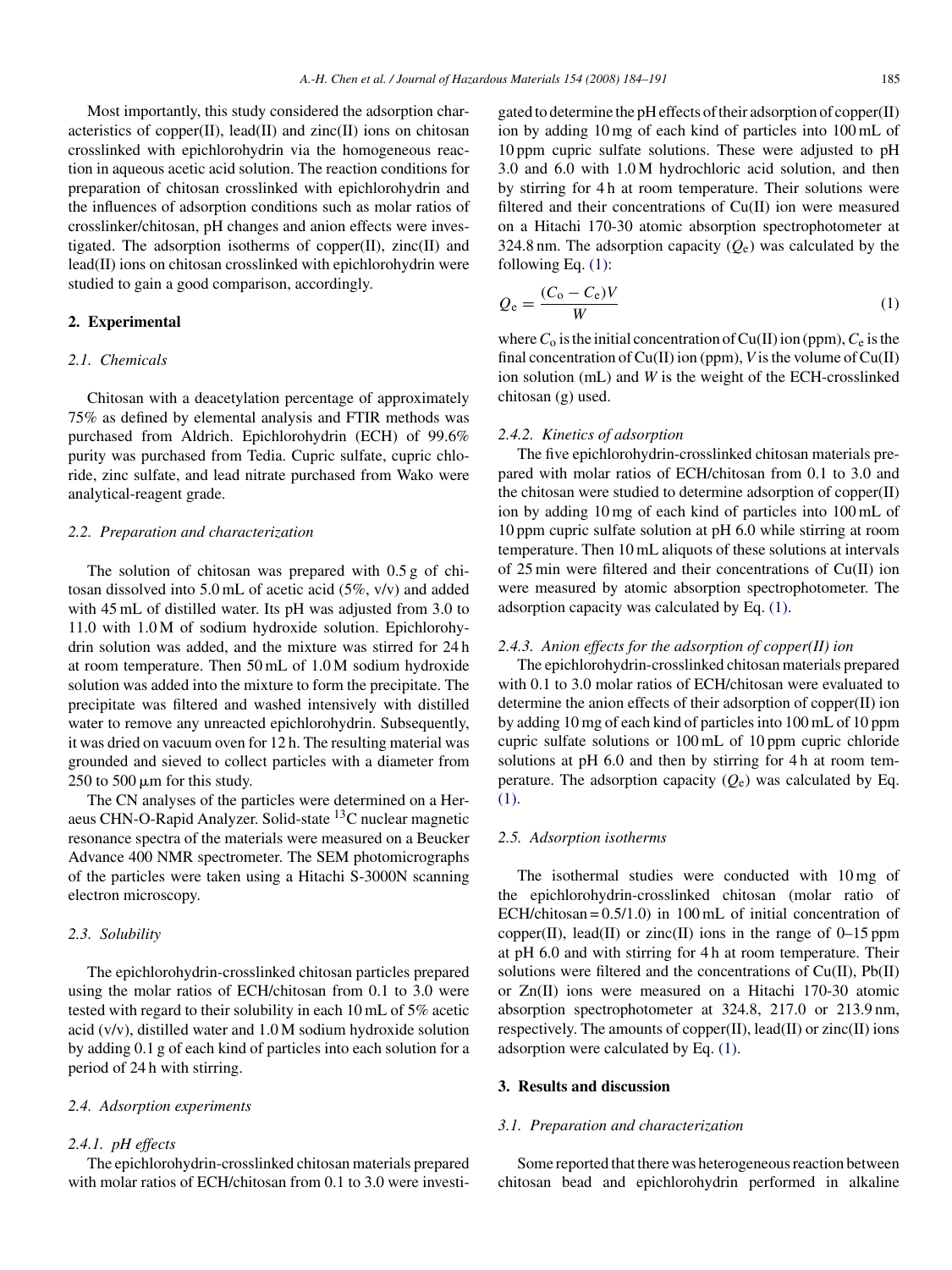

Fig. 1. Schematic representation for the crosslinking reaction of chitosan with epichlorohydrin.

medium (pH 10.0) at between 40 and  $50^{\circ}$ C for 2 h [\[21,24,26\].](#page-7-0) But the homogeneous reaction of chitosan being dissolved in aqueous acetic acid with treatment of epichlorohydrin was worth investigating because the aqueous acetic acid solution of chitosan should be precipitated while adding alkaline solution of epichlorohydrin. The reaction of chitosan (1) with epichlorohydrin in an acidic condition might be crosslinked at hydroxyl groups to form the epichlorohydrin crosslinked chitosan product (2), as shown in Fig. 1 [\[21\].](#page-7-0) Therefore, in the present case, the pHs and molar ratios of epichlorohydrin to chitosan conditions established were appropriated for the crosslinking reaction between chitosan and. epichlorohydrin in the homogeneous reaction. The solid-state <sup>13</sup>CNMR of ECH–chitosan appeared to have three peaks at 61.6, 85.0 and 97.6 ppm due to exiting of -O-CH<sub>2</sub>-CHOH-CH<sub>2</sub>-O- linkage between two chitosan molecules in comparison with chitosan (Fig. 2). The C/N ratios of epichlorohydrin crosslinked chitosans prepared from 3.0 to 11.0 pH in elemental analysis showed to be larger at high pH  $(>7.0)$ , as shown in [Fig. 3.](#page-3-0) Therefore, the homogeneous reaction of the aqueous acetic acid



Fig. 2. Solid-state <sup>13</sup>CNMR of the epichlorohydrin-crosslinked chitosan (a) and the chitosan with a partial acetylation (b).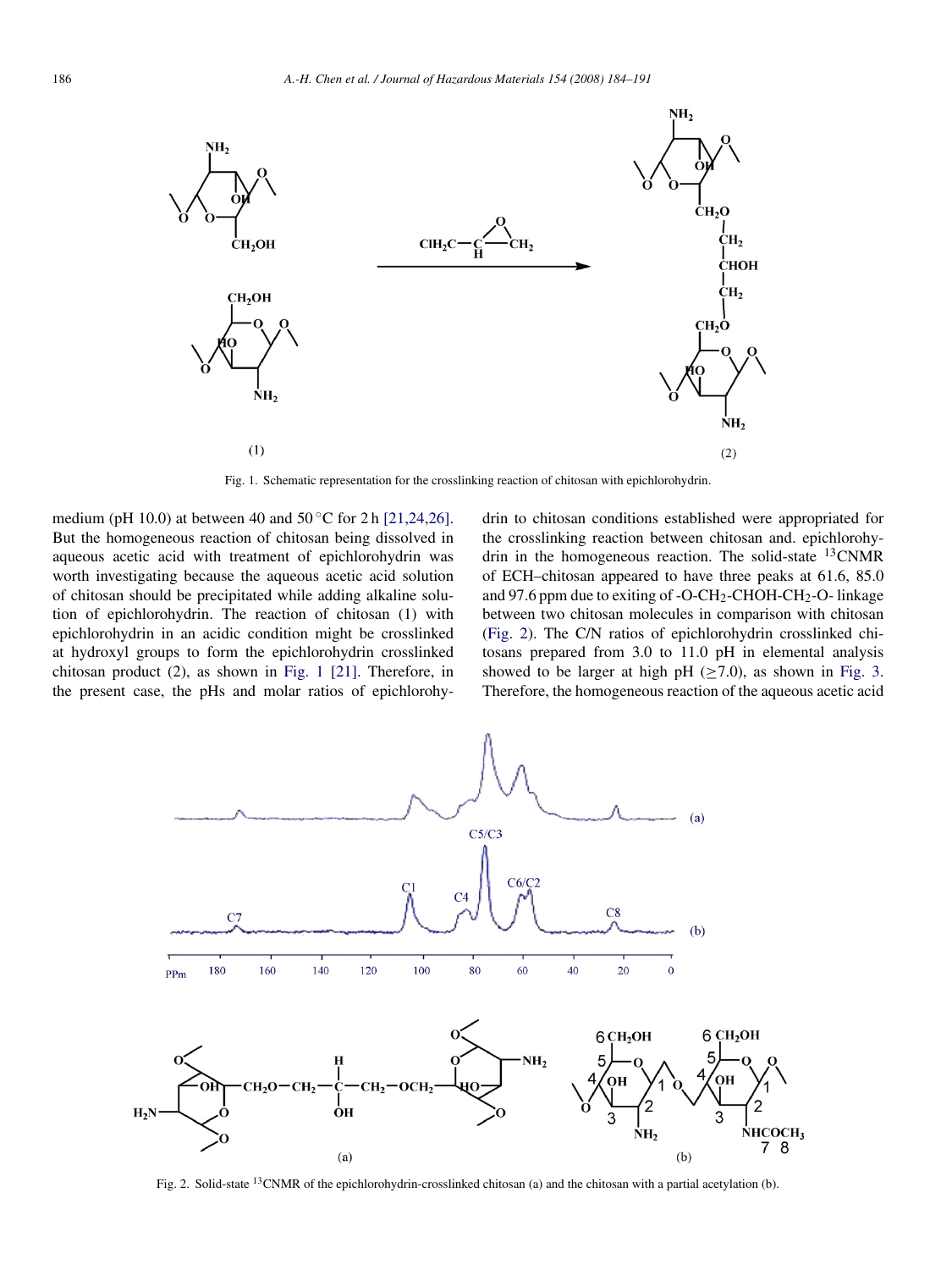<span id="page-3-0"></span>

Fig. 3. C/N ratios of the epichlorohydrin–chitosans prepared at different pHs.

solution of chitosan with epichlorohydrin could be conducted to afford better crosslinking at pH 7.0 due to the precipitation of chitosan from a homogeneous reaction solution at  $pH > 7$ .

## *3.2. Solubility and surface morphology*

After crosslinking with different molar ratios of ECH/chitosan ranging from 0.1 to 3.0, the crosslinked chitosans were found to be insoluble in acid and alkaline media as well as distilled water in comparison with native chitosan. It has been well known that the high hydrophilicity of chitosan with the primary amino group makes it easily soluble in dilute organic acids to yield a hydrogel in water. Therefore, the crosslinking treatment of chitosan reinforces its chemical stability in organic acidic media, making it useful for the removal of chemical pollutants from wastewaters in acidic solution. The scanning electron microscopies of chitosan and epichlorohydrin crosslinked chitosan prepared from different molar ratios of epichlorohydrin/chitosan were shown in Fig. 4. It was found that the surfaces of the crosslinked chitosans prepared with more molar ratios of epichlorohydrin/chitosan were noted to have much asperity and to be more coarsely grained.

# *3.3. Kinetics and effects of molar ratios of ECH/chitosan, pH and anions*

The kinetics for the adsorption of copper(II) on epichlorohydrin crosslinked chitosan was studied in an aqueous  $Cu^{2+}$ solution at pH 6.0 on five epichlorohydrin crosslinked chitosan materials prepared with molar ratios of ECH/chitosan from 0.1 to 3.0 at pH 7.0, and chitosan with times ranging from 0 to 300 min, as shown in Fig. 5. The relatively rapid initial rates of adsorption of copper(II) ion on four epichlorohydrin crosslinked chitosan materials prepared with molar ratios of ECH/chitosan from 0.1 to 1.0, and on chitosan were seen to increase markedly during the first 20 min and to gradually approach the limiting adsorption after 240 min. But there was a slow initial rate in an epichlorohydrin crosslinked chitosan materials prepared with 3.0 molar ratios of ECH/chitosan. At the same time, the kinetics for the adsorptions of  $Zn(II)$  and  $Pb(II)$  ions were as same as those of Cu(II) ion.



Fig. 4. SEM photomicrographs of (a) chitosan, (b) molar ratio of ECH/chitosan (0.5/1.0), and (c) molar ratio of epichlorohydrin/chitosan (3.0/1.0).



Fig. 5. Kinetics on adsorption of Cu(II) ion on the epichlorohydrin-crosslinked chitosans prepared from different molar ratios of epichlorohydrin and chitosan at pH 7.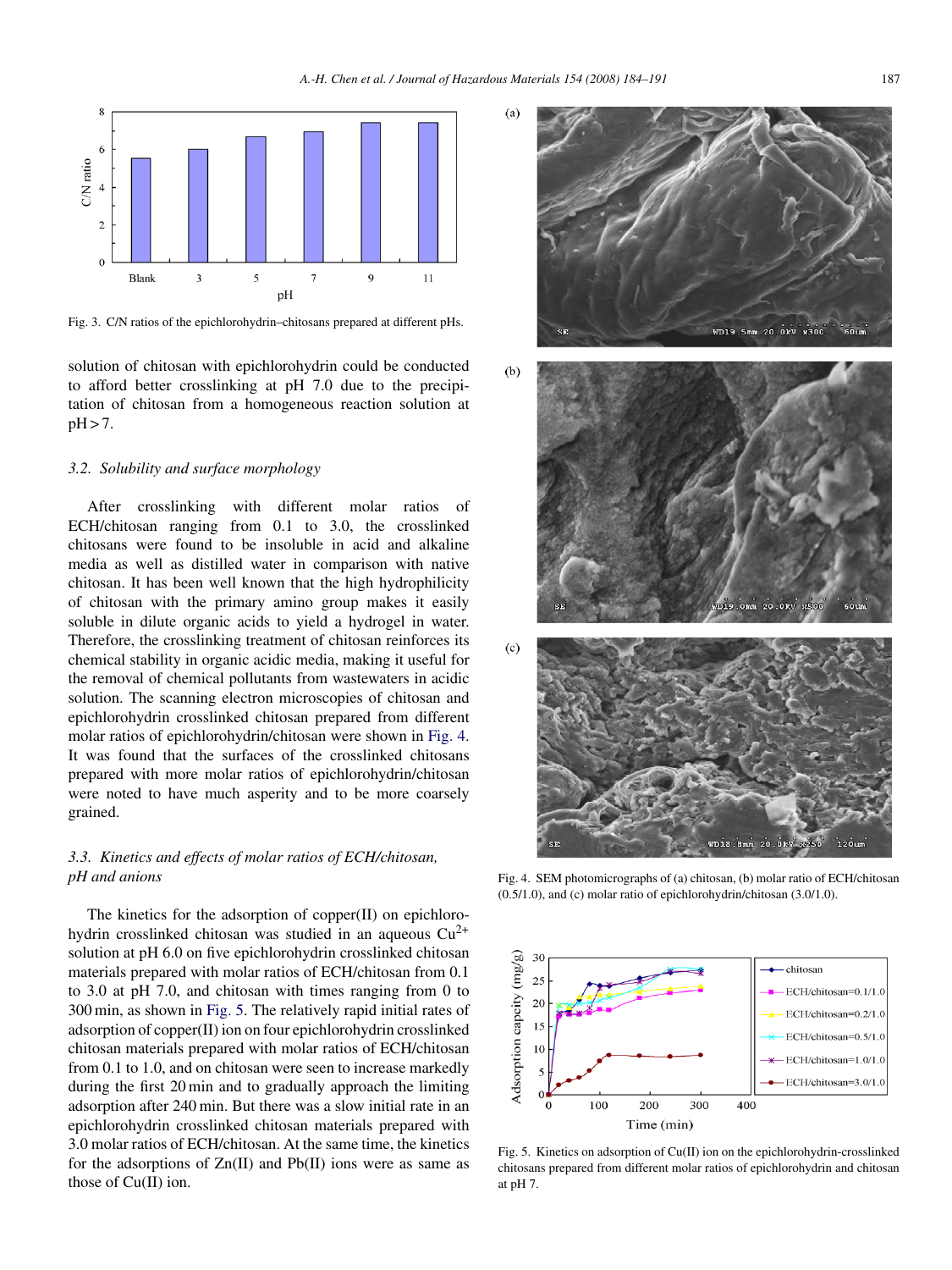#### <span id="page-4-0"></span>Table 1

Kinetic parameters on the epichlorohydrin-crosslinked chitosans prepared from 0.5 molar ratios of ECH/chitosan

| Metal ions                                            | $Cu(II)$ ion | $Zn(II)$ ion | $Pb(II)$ ion |
|-------------------------------------------------------|--------------|--------------|--------------|
| First-order kinetics                                  |              |              |              |
| $k_1$ ( $\times$ 10 <sup>-2</sup> min <sup>-1</sup> ) | 0.41         | 0.94         | 0.95         |
| $R^2$                                                 | 0.8829       | 0.9505       | 0.8870       |
| Second-order kinetics                                 |              |              |              |
| $k_2$ (×10 <sup>-3</sup> g/mg min)                    | 3.87         | 5.34         | 2.41         |
| $R^2$                                                 | 0.9908       | 0.9991       | 0.9985       |

*Note*:  $R^2$  is the correlation coefficient.

#### Table 2

Langmuir, Freundlich, and Dubinnin-Radushkevich isotherms constants for Cu(II), Zn(II), and Pb(II) ions on the epichlorohydrin-crosslinked chitosan

| Constants                  | Cu(II)                         | Zn(II)               | Pb(II)               |
|----------------------------|--------------------------------|----------------------|----------------------|
| Langmuir isotherm          |                                |                      |                      |
| $Q_{\rm m}$ (mg/g)         | $35.46 \pm 0.95$               | $10.21 \pm 0.81$     | $34.13 \pm 0.93$     |
| $b$ (mL/mg)                | $1.49 \pm 0.32$                | $0.56 \pm 0.05$      | $2.46 \pm 0.25$      |
| $R^2$                      | 0.9912                         | 0.9978               | 0.9981               |
| Freundlich isotherm        |                                |                      |                      |
| $K_F$ (mg/g)               | $15.00 \pm 2.35$               | $3.28 \pm 0.09$      | $20.27 \pm 1.48$     |
| $b_{\rm F}$                | $0.41 \pm 0.07$                | $0.76 \pm 0.04$      | $0.19 \pm 0.01$      |
| $R^2$                      | 0.9401                         | 0.8620               | 0.8843               |
|                            | Dubinnin-Radushkevich isotherm |                      |                      |
| $Q_{\text{DR}}$ (mg/g)     | $29.10 \pm 3.01$               | $7.78 \pm 0.22$      | $34.69 \pm 0.54$     |
| $K$ (kJ <sup>2</sup> /mol) | $-0.0083 \pm 0.0001$           | $-0.0197 \pm 0.0001$ | $-0.0364 \pm 0.0001$ |
| $E$ (kJ/mol)               | $7.79 \pm 0.03$                | $5.05 \pm 0.01$      | $3.71 \pm 0.001$     |
| $R^2$                      | 0.8783                         | 0.9204               | 0.8929               |

*Note*:  $R^2$  is the correlation coefficient.

The dynamical experimental data were applied to the firstand the second-order equations, as shown in Table 1. Comparing the correction coefficients, the second-order kinetic equation could be a good fit with the dynamical experimental data. Therefore, it was more likely to reflect that the adsorption behavior might involve the valency forces through sharing electrons between metal ions and adsorbents [\[11,29–31\].](#page-6-0)

The adsorption capacities of copper(II) ion on the five epichlorohydrin crosslinked chitosan materials and on the chitosan in an aqueous  $Cu^{2+}$  solution at pH 3.0 and 6.0 for 4 h were shown in Fig. 6. But all those materials were soluble at pH 1.0.



Fig. 6. Adsorption capacity of  $Cu^{2+}$  ion on the epichlorohydrin-crosslinked chitosans prepared from different molar ratios in aqueous solutions of different pHs.



Fig. 7. Anion effects of adsorption capacity of  $Cu^{2+}$  ion on the epichlorohydrincrosslinked chitosans prepared from different molar ratios in aqueous solutions of CuCl<sub>2</sub> and CuSO<sub>4</sub>.

All the five materials and the chitosan were found to have higher adsorption capacities at pH 6.0 than at pH 3.0. The adsorption capacities of Cu(II) ion revealed to be lower at low pH due to the electrostatic repulsion between the Cu(II) cation and the protonated amino group. As pH value was increased, the amino group was free from the protonation for the adsorption behavior in the chelation mechanism of heavy metal ions. At the same time, they were found to be the largest adsorption capacity of  $Cu^{2+}$ ion at pH 6.0, that is,  $35.40 \pm 0.41$  mg/g, on the epichlorohydrin crosslinked chitosan materials prepared with 0.5 molar ratios of ECH/chitosan at pH 7.0. However, the adsorption capacities of copper(II) ion on those five epichlorohydrin crosslinked chitosan materials and on the chitosan in an aqueous  $Cu^{2+}$  solution of sulfate or chloride at pH 6.0 for 4 h showed to be larger in sulfate solution than in chloride solution (Fig. 7). Obviously sulfate with higher charge than chloride might be more effective in charge compensation and ionic binding [\[20,31\].](#page-6-0) At the same time, the epichlorohydrin crosslinked chitosan material prepared with 0.5 molar ratio of ECH/chitosan at pH 7.0 had the highest adsorption capacity of  $Cu^{2+}$  ion in sulfate solution.

# *3.4. Adsorption equilibria of copper(II), lead(II) and zinc(II)*

The equilibrium adsorption data of copper $(II)$ , zinc $(II)$ , and lead(II) ions were subjected to three different adsorption isotherms, namely Langmuir, Freundlich, and Dubinin-Radushkevich isotherms.

The Langmuir isotherm equation, which is the most commonly used for monolayer adsorption on to a surface with a finite number of identical sites, is represented by the following Eq. (2):

$$
\frac{C_{\rm e}}{Q_{\rm e}} = \frac{C_{\rm e}}{Q_{\rm m}} + \frac{1}{Q_{\rm m}b} \tag{2}
$$

where  $C_e$  is the equilibrium concentration of metal ions (ppm),  $Q_e$  is the amount of metal ions adsorbed (mg/g),  $Q_m$  is the maximum adsorption capacity of metal ions (mg/g), and *b* is the Langmuir adsorption equilibrium constant (mL/mg). Therefore, the plot of  $C_e/Q_e$  against  $C_e$  gives a straight line with a slope of  $1/Q<sub>m</sub>$  and an intercept of  $1/(Q<sub>m</sub>b)$ .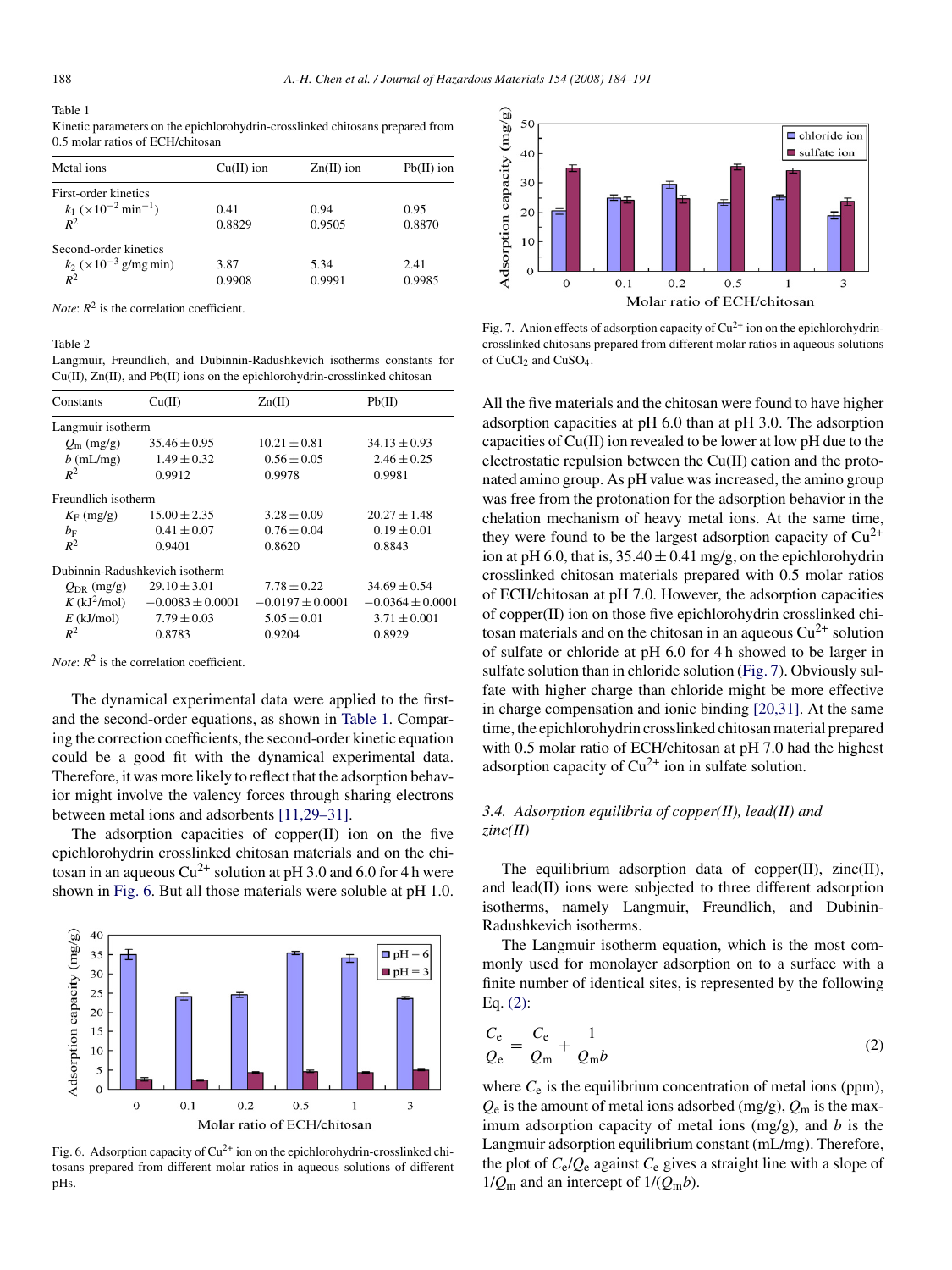The Freundlich isotherm equation, the most important multilayer adsorption isotherm for heterogeneous surfaces, is described by the following Eq. (3):

$$
\ln Q_e = b_F \ln C_e + \ln K_F \tag{3}
$$

where  $C_e$  is the equilibrium concentration of metal ions (ppm),  $Q_e$  is the amount of metal ions adsorbed (mg/g),  $K_F$  is the maximum adsorption capacity of metal ions (mg/g), and  $b_F$  is the adsorption intensity. Freundlich constants,  $K_F$  and  $b_F$ , can determined from a linear plot of  $\ln Q_e$  versus  $\ln C_e$ .

The Dubinin-Radushkevich isotherm equation, which is more generally used to distinguish between physical and chemical adsorption, is given by the following Eq. (4):

$$
\ln Q_e = K\varepsilon^2 + \ln Q_{\text{DR}} \tag{4}
$$

where  $Q_e$  is the amount of metal ions adsorbed (mg/g),  $Q_{\text{DR}}$ is the maximum adsorption capacity of metal ions (mg/g), *K* is the Dubinin-Radushkevich constant (kJ<sup>2</sup>/mol) and  $\varepsilon$  is Polanyi potential given as the Eq. (5):

$$
\varepsilon = RT \ln \left( 1 + \frac{1}{C_e} \right) \tag{5}
$$

where *R* is the gas constant in  $J(K \text{ mol})^{-1}$ , *T* is the temperature in Kelvin and  $\tilde{C}_e$  is the equilibrium concentration of metal ions (ppm). Thus the plot of ln  $Q_e$  against  $\varepsilon^2$  gives a straight line with a slope of*K*and an intercept of *Q*DR. The Dubinin-Radushkevich constant can give the valuable information regarding the mean energy of adsorption by the following Eq. (6):

$$
E = (-2K)^{-1/2}
$$
 (6)

where  $E$  is the mean adsorption energy (kJ/mol), and  $K$  is the Dubinin-Radushkevich constant.

The experimental equilibrium isotherms for adsorption of copper(II) ion on the epichlorohydrin crosslinked chitosan and on the chitosan without chemical modification were shown in Fig. 8. Their adsorption isotherms according to the Langmuir, the Freundlich, and the Dubinnin-Radushkevich isotherm equations were shown in Fig. 9, and their isotherm constants were summarized in [Table 2. C](#page-4-0)omparing their linear correlation coefficients listed in [Table 2, i](#page-4-0)t could be made the conclusion that the adsorption of copper(II) ion on the epichlorohydrin crosslinked



Fig. 8. Adsorption isotherms of copper $(II)$  ion on the epichlorohydrincrosslinked chitosan and chitosan.



Fig. 9. Adsorption isotherms of copper(II) ion on the epichlorohydrincrosslinked chitosan and chitosan, linearized according to (a) Langmuir, (b) Freundlich, and (c) Dubinnin-Radushkevich equations.

chitosan was well followed as the Langmuir isotherm equation under the concentration range studied. In addition, the adsorptions of other two metals of zinc(II), and lead(II) ions on the epichlorohydrin crosslinked chitosan were still well followed as the Langmuir isotherm equation under the concentration range studied, summarized in [Table 2.](#page-4-0) The orders of the adsorption capacities (*Q*m, mg/g) from the Langmuir isotherm equation for three metal ions were as follows:  $Cu^{2+}$  (35.46 ± 0.95) > Pb<sup>2+</sup>  $(34.13 \pm 0.93)$  >  $\text{Zn}^{2+}$  (10.21  $\pm$  0.81). The adsorption capacities of three metals from the Dubinnin-Radushkevich isotherms based on Polanyi potential theory of solution were near to the Langmuir isotherms than the Freundlich isotherms. The mean adsorption energy  $(E)$  was involved the transfer of free energy of one mole of solute from infinity (in solution) to the surface of adsorbent. The adsorption behavior might be predicted the physical adsorption in the range of 1–8 kJ/mol of the mean adsorption energy, and the chemical adsorption in more than 8 kJ/mol of the mean adsorption energy [\[32\]. T](#page-7-0)he values of the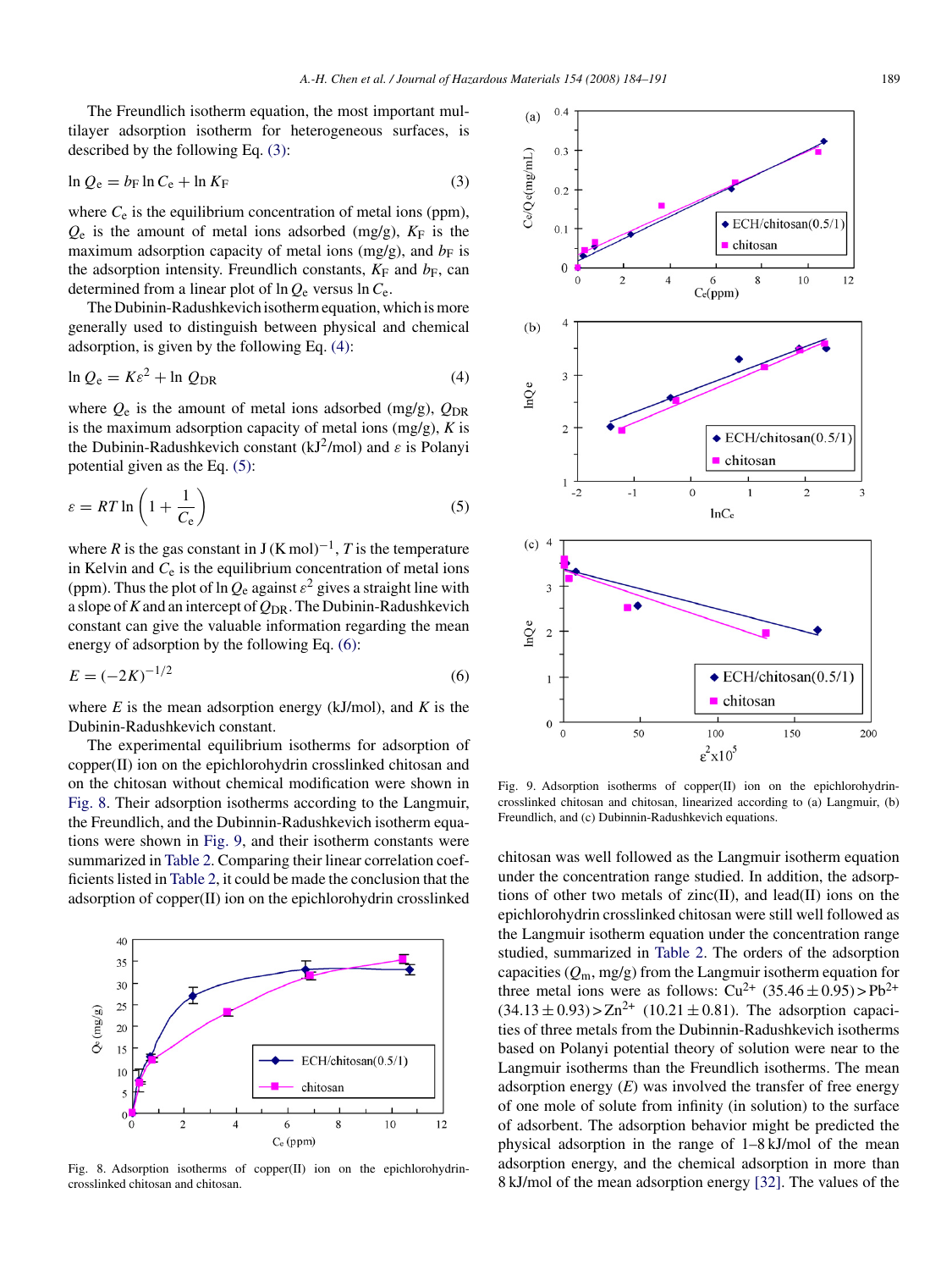<span id="page-6-0"></span>mean energy of adsorption (*E*) for three metals from 3.71 to 7.79 kJ/mol revealed that their adsorptions were predominant on the physical adsorption process. Therefore, this technique for syntheses of the crosslinked chitosans with epichlorohydrin via the homogeneous reaction in aqueous acetic acid solution showed that the adsorptions of three metals of Cu(II), Zn(II), and Pb(II) ions in aqueous solution were followed the monolayer coverage of the adsorbents through physical adsorption phenomena.

According to the Langmuir isotherm equation, the maximum adsorption  $(Q_m)$  of Cu(II) ion on the epichlorohydrin crosslinked chitosan was a little smaller than that on chitosan, which were  $35.46 \pm 0.95$  and  $37.88 \pm 1.08$  mg/g, respectively. At the same time, the maximum adsorptions  $(Q_m)$  of  $Zn(II)$  ion on the epichlorohydrin crosslinked chitosan and on the chitosan, which were  $10.21 \pm 0.81$  and  $10.32 \pm 0.72$  mg/g, respectively, were nearly same. In general, the crosslinked treatment of chitosan with epichlorohydrin should have a reduced adsorption capacity of metal ions due to a decrease in the accessibility to the internal sites or block a number of adsorption sites [\[21\].](#page-7-0) Therefore, the crosslinked chitosan prepared by the homogeneous reaction of chitosan in aqueous acetic acid solution with epichlorohydrin in 0.5 molar ratio of ECH/chitosan demonstrated that the adsorptions  $(Q_m)$  of Cu(II), and Zn(II) ions were similar to chitosan, with only a little decrease (6.39% and 1.07%, respectively). But Ngah et al. reported that the adsorption  $(Q<sub>m</sub>)$ of Cu(II) ion was decreased in 22.60% on the crosslinked chitosan prepared via the heterogeneous reaction between chitosan bead and epichlorohydrin in alkaline medium as compared with chitosan [\[21\]. H](#page-7-0)owever, the maximum adsorption  $(Q_m)$  of Pb(II) ion on the epichlorohydrin crosslinked chitosan was found to be more than two times of chitosan, which were  $34.13 \pm 0.93$  and  $13.05 \pm 2.13$  mg/g, respectively.

#### **4. Conclusion**

The crosslinked chitosans synthesized by the homogeneous reaction of chitosan in aqueous acetic acid solution with epichlorohydrin had been used to investigate the adsorptions of three metals of Cu(II), Zn(II), and Pb(II) ions in aqueous solution. The crosslinked chitosan material prepared with 0.5 molar ratio of epichlorohydrin/chitosan at pH 7.0 showed to have the highest adsorption. The dynamical study demonstrated that the adsorption process was followed the second-order kinetic equation. The results obtained from the equilibrium isotherms adsorption studies of three metals of Cu(II), Zn(II), and Pb(II) ions by being analyzed in three adsorption models, namely, Langmuir, Freundlich, and Dubinnin-Radushkevich isotherm equations, indicated to be well fitted to the Langmuir isotherm equation under the concentration range studied. The orders of the adsorption capacities (*Q*m) from the Langmuir isotherm equation for three metal ions were as follows:  $Cu^{2+} > Pb^{2+} > Zn^{2+}$ . The adsorption capacities of three metals from the Dubinnin-Radushkevich isotherms were near to the Langmuir isotherms than the Freundlich isotherms. From the Dubinnin-Radushkevich isotherm, the values of the mean energy of adsorption (*E*) for three metals revealed that their adsorptions

were predominant on the physical adsorption process. Therefore, this technique for syntheses of the crosslinked chitosans with epichlorohydrin via the homogeneous reaction in aqueous acetic acid solution showed that the adsorptions of three metals of  $Cu(II)$ ,  $Zn(II)$ , and  $Pb(II)$  ions in aqueous solution were followed the monolayer coverage of the adsorbents through physical adsorption phenomena.

# **Acknowledgement**

The authors gratefully acknowledge financial support from the National Science Council of the Republic of China.

#### **References**

- [1] M.N.V. Ravi Kumar, R.A.A. Muzzarelli, C. Muzzarelli, H. Sashiwa, A.J. Domb, Chitosan chemistry and pharmaceutical perspectives, Chem. Rev. 104 (2004) 6017–6084.
- [2] R.Y. Ning, Arsenic removed by reverse osmosis, Desalination 143 (2002) 237–241.
- [3] G.U. Von, Part 1 Oxidation kinetics and product formation, Water Res. 37 (2003) 1443–1467.
- [4] X. Chen, G. Chen, P.L. Yue, Novel electrode system for electroflotation of wastewater, Environ. Sci. Technol. 36 (2002) 778–783.
- [5] Z. Hu, L. Lei, Y. Li, Y. Ni, Chromium adsorption on high-performance activated carbons from aqueous solution, Sep. Purif. Technol. 31 (2003) 13–18.
- [6] Z. Reddad, C. Gerente, Y. Andres, J.F. Thibault, P. Le Cloirec, Cadmium and lead adsorption by natural polysaccharide in MF membrance reactor: experimental analysis and modeling, Water Res. 37 (2003) 3983–3991.
- [7] W. Ciesielski, C.Y. Lii, M.T. Yen, P. Tomasik, Internation of starch with salt of metals from the transition groups, Carbohyd. Polym. 51 (2003) 47–56.
- [8] S.E. Bailey, T.J. Olin, R.M. Bricka, D.D. Adrian, A review of potentially low-cost sorbents for heavy metals, Water Res. 33 (1999) 2469–2479.
- [9] S. Babel, T.A. Kurniawan, Low-cost adsorbents for heavy metal uptake from contaminated water a review, J. Hazard. Mater. B97 (2003) 219–243.
- [10] X.F. Zeng, E. Ruckenstein, Cross-linked maccroporous chitosan anionexchange membranes for protein separations, J. Membr. Sci. 148 (1998) 195–205.
- [11] M.S. Chiou, H.Y. Li, Equilibrium and kinetic modeling of adsorption of reactive dye on crosslinked chitosan beads, J. Hazard. Mater. B93 (2002) 233–248.
- [12] E. Guibal, C. Milot, J.M. Tobin, Metal-anion sorption by chitosan beads: equilibrium and kinetic studies, Ind. Eng. Chem. Res. 37 (1998) 1454–1463.
- [13] J.R. Evans, W.G. Davids, J.D. MacRae, A. Amirbahman, Kinetics of cadmium uptake by chitosan-based crab shells, Water Res. 36 (2002) 3219–3226.
- [14] W.S.W. Ngah, S.A. Ghani, L.L. Hoon, Comparative adsorption of lead(II) on flake and bead-tyes of chitosan, J. Chin. Chem. Soc. 49 (2002) 625–628.
- [15] F. Wu, R. Tseng, R. Juang, Comparative adsorption of metal and dye on flake-and bead-type of chitosan prepared from fishery wastes, J. Hazard. Mater. B 37 (2000) 63–75.
- [16] E. Guibal, L. Dambies, C. Milot, J. Roussy, Influence of polymer structural parameters and experimental conditions on metal anion sorption by chitosan, Polym. Int. 48 (1999) 671–680.
- [17] G. Lu, X. Yao, X. Wu, T. Zhan, Determination of the total ion by chitosanmodified glassy carbon electrode, Microchem. J. 69 (2001) 81–87.
- [18] W.S.W. Ngah, K.H. Liang, Adsorption of gold(III) ions onto chitosan and N-carboxymethyl chitosan: equilibrium studies, Ind. Eng. Chem. Res. 38 (1999) 1411–1414.
- [19] M. Ruiz, A.M. Sastre, E. Guibal, Palladium sortion on glutaraldehydecrosslinked chitosan, React. Funct. Polym. 45 (2000) 155–173.
- T. Becker, M. Schlaak, H. Strasdeit, Adsorption of nickel(II), zinc(II) and cadmium(II) by new chitosan derivatives, React. Funct. Polym. 44 (2000) 289–298.